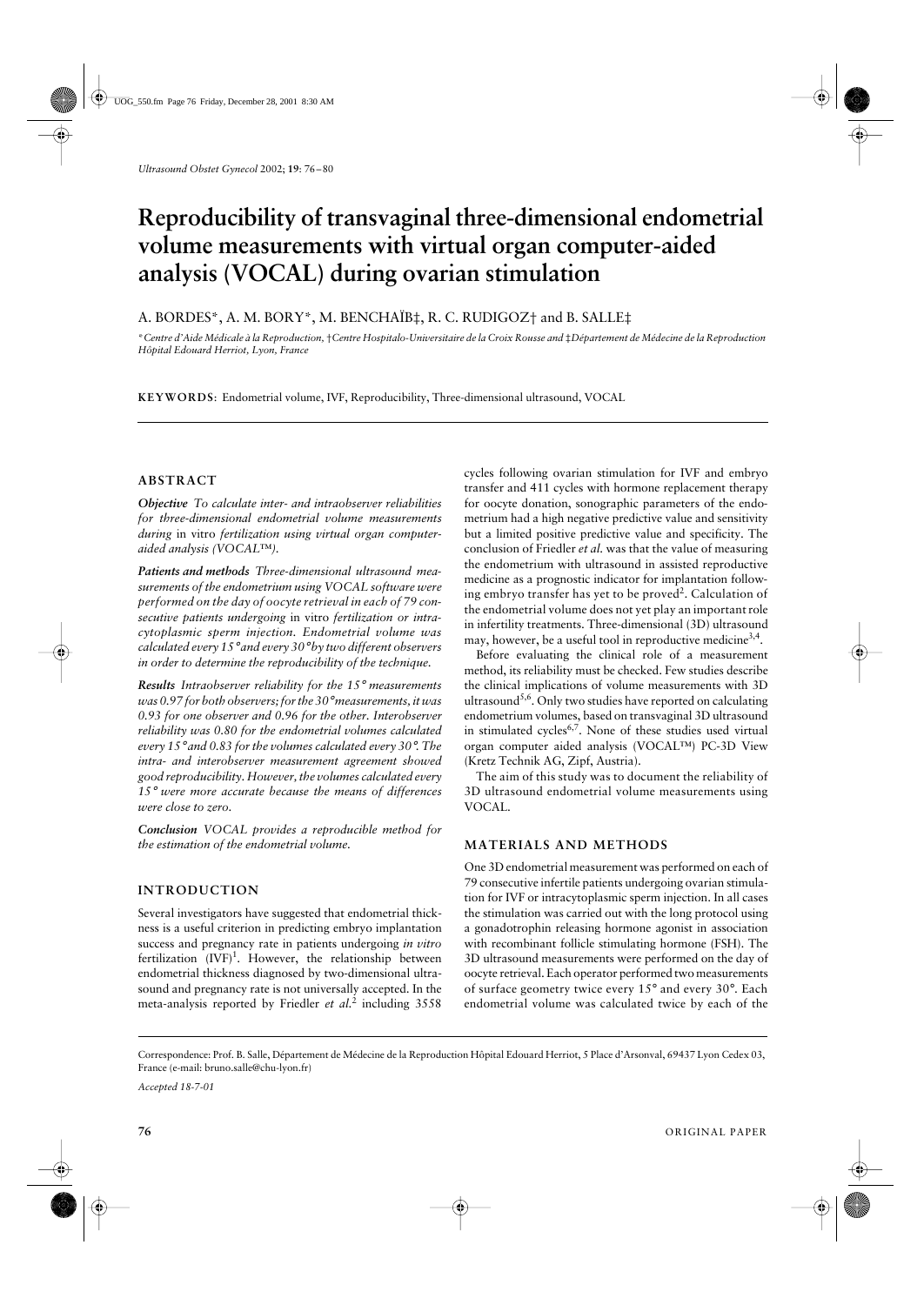two observers. Endometrial volumes were measured on Plane B (which we assigned as the sagittal view of the uterus, Figure 1). The decision to take measurements every 15° and 30° was arbitrary.

To ensure statistical reliability, each operator worked separately and each measurement was taken in a series of planes. In all, surface geometry was measured 12 times for the measurements taken every 15° and six times for the measurements taken every 30°. Since ultrasound examinations were performed routinely, the study was not subject to institutional review board approval.

All 3D scans were obtained using the Voluson 530 D (Kretz Technik AG, Zipf, Austria) ultrasound machine with a transvaginal 5–7.5-MHz volume transducer. After ultrasonic investigation of uterine morphology, the uterus was visualized in B mode. Plane B was chosen in preference to Planes A and C for volume acquisition. The system was then switched into volume mode. After targeting the endometrium in a vertical plane by the volume box, the slow volume acquisition setting was activated. Volume data were captured by holding the transducer stationary while the crystal electronically swept through 95° for 2–3 s. All scanned volumes were stored on a 540MB hard disk with an integrated magnetic optical drive for later analysis and measurements. All volume measurements were calculated with the VOCAL software.

The basic principle of VOCAL is the combination of 3D ultrasound tissue presented as voxels and the geometric information of surfaces in a 3D dataset. The main advantage of VOCAL is the surface characterization. Calculation of the surface geometry is the first step of VOCAL. It is defined by rotating an image plane around a fixed axis (the main contour axis) and defining 2D contours on each plane. The 2D contours can be defined automatically (for prostate or breast lesions), manually, or by a sphere. For endometrial volume, the manual mode must be chosen because the automatic mode is unable to correctly perform a series of 2D contours. The rotation step for each contour plane is selectable in the range from 6 to 30°. Surface geometry is defined by 3D triangularization of the 2D contours, meaning that each point of the 2D contour in Plane X is connected via a triangle mesh to corresponding points in plane  $X - 1$  and plane  $X + 1$ . The second step is the definition of a shell contour (geometry). This involves defining the thickness of the reference surface



**Figure 1** Endometrial volume calculated with VOCAL. The resulting volume is shown in Plane D.

geometry. The parallel contours define surface geometries (describing the shell). The parallel contours are either defined symmetrically to the reference contour or limited to one direction, inside or outside. All measurements are performed using pixel resolution on the screen. All distances are calculated in screen coordinates. The accuracy of the method depends on the resolution of the Cartesian dataset and the magnification of the image on the screen. This means that highly magnified datasets lead to a finer resolution than less magnified datasets; a highly magnified image on the screen leads to more accurate measurements than a less magnified image.

The overall accuracy depends on the accuracy of the ultrasound machine, the type of magnification of the volume dataset, and the type of magnification of the image on the screen. For distance and circumference measurements, the distance of screen points is calculated and converted to mm ultrasound units. For area measurements the area of the marked polygon points on the screen is calculated. The result is converted to cm<sup>2</sup> ultrasound units. Volume measurements are performed by integrating polygon areas marked in parallel planes. The result is converted to mL or cm<sup>3</sup> ultrasound units. VOCAL measurements are performed by integration of polygon areas generated by rotation via a fixed axis (rotation axis of contours). The method used for the integration of the polygon areas is given by:

Volume =  $^{1}/2$   $[\sum_{i=2}^{n} (A_{i-1} + A_i) \cdot d_{i-1,i}],$ 

where N is the number of marked polygon areas,  $A_i$  is the polygon area in Plane I and  $d_{i-1,i}$  is the distance between Planes i and j. The result is converted to mL or cm<sup>3</sup> ultrasound units.

The intraclass correlation method was used to express the inter- and intraobserver reliability index. The intraclass correlation coefficient is defined as the correlation between any two measurements on the same subject. Its values lie between 0 and 1, where 1 indicates total reliability. In this study it is a measure of correlation between the endometrial volume measurements obtained by any two randomly chosen observers on the same individual. To determine the extent of inter- and intraobserver measurement agreement we used the procedure proposed by Bland and Altman in 1986<sup>8</sup>. We calculated the limits of measurement agreement and plotted the difference against the mean of the measurements in order to visualize their accuracy.

#### **RESULTS**

The patients' average (standard deviation (SD)) age was  $35.06 \pm 6.43$  years. The average number (SD) of 75-IU ampoules of human menopausal gonadotrophin (hMG) administered was  $28.6 \pm 10.53$ . The average (SD) duration of stimulation was  $11.2 \pm 1.23$  days. Figures 2-4 present the statistical data used to calculate the intraclass correlation coefficients. These data gave an intraobserver reliability index of 0.9754 for Observer 1 (Figure 2a), and 0.9683 for Observer 2 (Figure 3a) for the volume measurements made every 15°. For those made every 30°, the intraobserver reliability index was 0.9303 for Observer 1 (Figure 2b) and 0.9602 for Observer 2 (Figure 3b).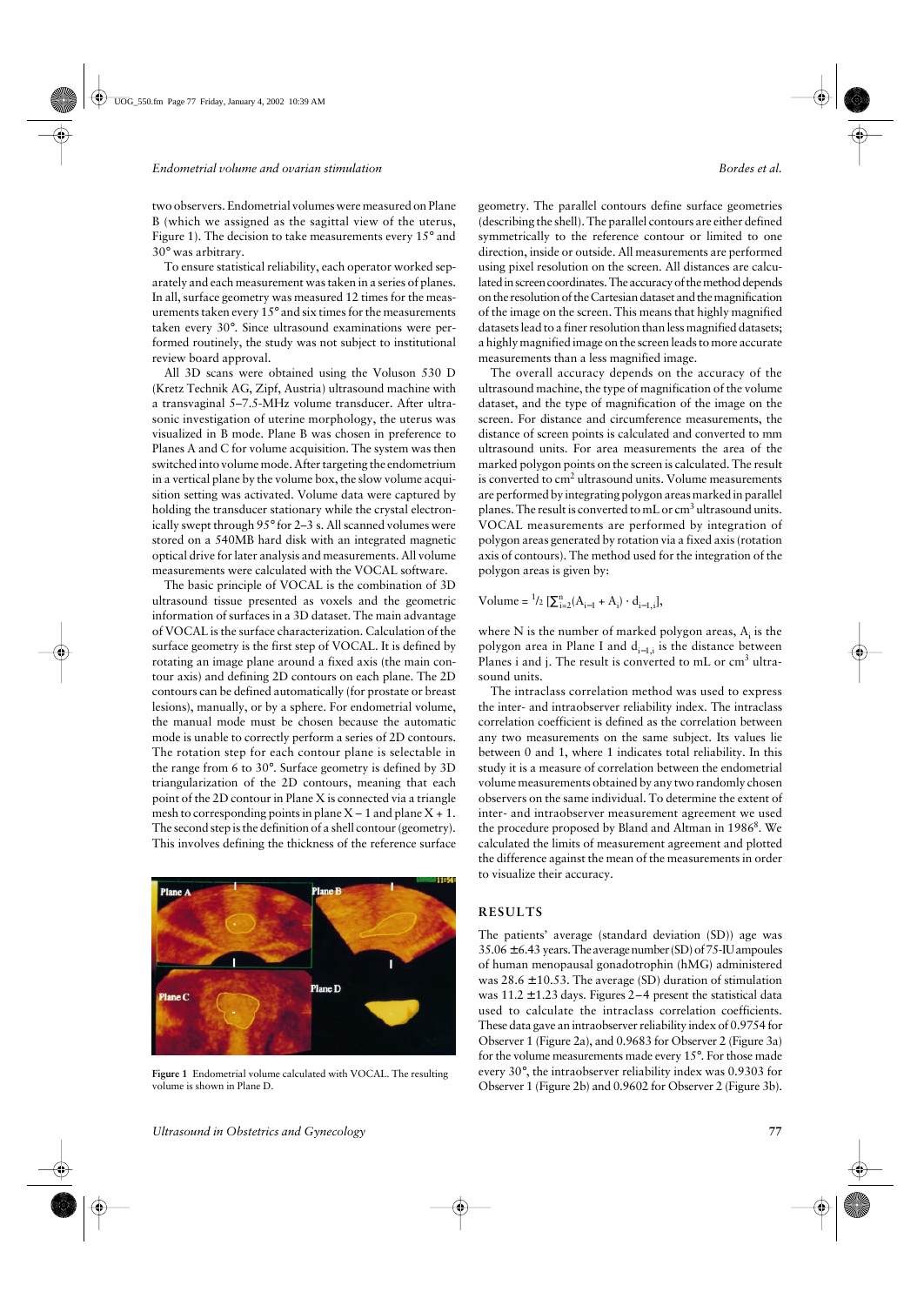

**Figure 2** Intraobserver reliability for Observer 1 at 15°  $(y = 0.9869x + 0.1759; r^2 = 0.9754)$  (a) and at 30° ( $y = 0.1638x 0.1627; r^2 = 0.9303$  (b).



**Figure 3** Intraobserver reliability for Observer 2 at  $15^{\circ}$  (*y* =  $1.016x$  – 0.0606;  $r^2 = 0.9683$ ) (a) and at  $30^\circ$  ( $y = 0.9391x + 0.1972$ ;  $r^2 = 0.9602$ ) (b).

Table 1 shows the intraobserver measurement agreement calculated every 15° and 30°. The measurements agreed almost exactly. The difference in mean measurements was approximately 0 in all cases as the limits of agreements were small enough to demonstrate good reproducibility.

The interobserver reliability index between the two observers was 0.8008 for the endometrial volumes calculated every 15° and 0.8345 for the volumes calculated every 30° (Figure 4). Table 2 shows the interobserver agreement. The interobserver measurements agreed almost exactly. However, the measurements obtained with the 15° procedure seemed to be more accurate because the mean of difference was closer to zero (Figure 5).



**Figure 4** Interobserver reliability at  $15^{\circ}$  ( $y = 1.8146x + 0.791$ ;  $r^2 = 0.8008$ ) (a) and at 30° (*y* =  $0.8761x + 0.6872$ ;  $r^2 = 0.8345$ ) (b).

**Table 1** Intraobserver repeatability of the measurements

|                           | Mean    | SD   | SEM  | 9.5% CI                  |
|---------------------------|---------|------|------|--------------------------|
| $1.5^{\circ}$ measurement |         |      |      |                          |
| Diff: Observer 1          | $-0.12$ | 0.31 | 0.04 | $-0.05$ to $-0.19$       |
| $Mean + 2SD$              | 0.5     |      | 0.06 | $0.62 \text{ to } 0.38$  |
| $Mean - 2SD$              | $-0.75$ |      | 0.06 | $-0.63$ to $-0.87$       |
| Diff: Observer 2          | $-0.09$ | 0.57 | 0.06 | $0.04 \text{ to } -0.22$ |
| Mean + 2SD                | 1.06    |      | 0.11 | 1.28 to 0.84             |
| Mean – 2SD                | $-1.24$ |      | 0.11 | $-1.02$ to $-1.46$       |
| $30^{\circ}$ measurement  |         |      |      |                          |
| Diff: Observer 1          | 0.00    | 0.33 | 0.04 | $0.07$ to $-0.08$        |
| Mean + 2SD                | 0.65    |      | 0.06 | $0.78$ to $0.53$         |
| Mean – 2SD                | $-0.66$ |      | 0.06 | $-0.54$ to $-0.79$       |
| Diff: Observer 2          | 0.06    | 0.40 | 0.04 | $0.15$ to $-0.03$        |
| $Mean + 2SD$              | 0.86    |      | 0.08 | 1.01 to $0.71$           |
| Mean – 2SD                | $-0.73$ |      | 0.08 | $-0.58$ to $-0.89$       |

SD, standard deviation; SEM, standard error of mean; CI, confidence interval; Diff, difference between measurements.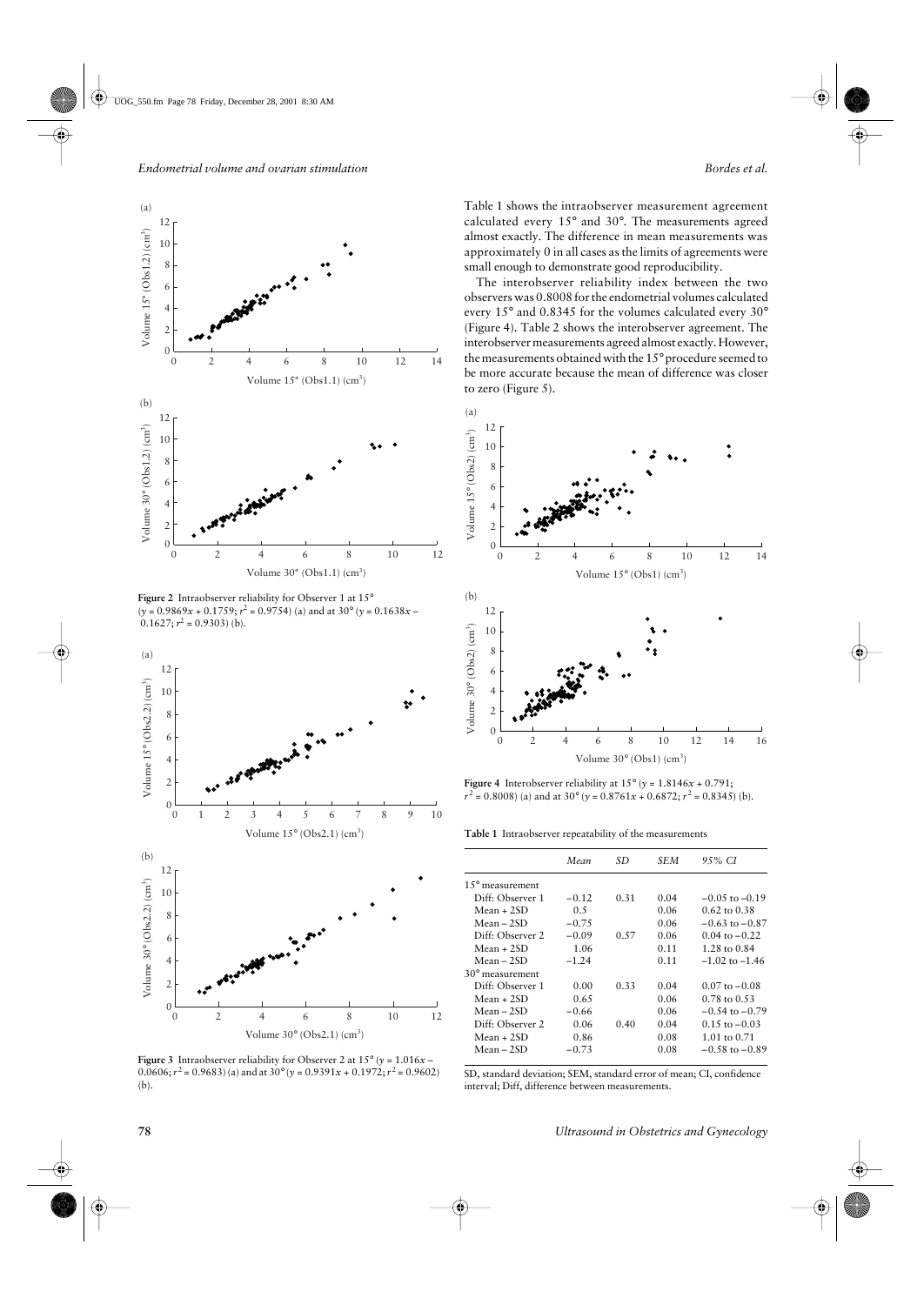## **DISCUSSION**

The use of 3D ultrasound remains limited in gynecology. Lee *et al.* measured changes of the endometrial volume in the menstrual cycle<sup>9</sup>. The changes of the uterus–endometrium volume ratio showed a good correlation with the day of the menstrual cycle. However, Lee *et al.* did not give information on the clinical impact of endometrium volume estimation $10$ . Three-dimensional ultrasound has been reported to be

**Table 2** Interobserver measurement agreement

|                          | Mean    | SD   | SEM  | 95% CI                   |
|--------------------------|---------|------|------|--------------------------|
| $15^{\circ}$ measurement |         |      |      |                          |
| Study 1                  |         |      |      |                          |
| Observer 1 – Observer 2  | 0.01    | 0.87 | 0.10 | $0.20 \text{ to } -0.18$ |
| $Mean + 2SD$             | 1.75    |      | 0.17 | 2.09 to 1.42             |
| $Mean - 2SD$             | $-1.73$ |      | 0.17 | $-1.40$ to $-2.07$       |
| Study 2                  |         |      |      |                          |
| Observer 1 – Observer 2  | $-0.02$ | 0.90 | 0.10 | $0.18$ to $-0.21$        |
| $Mean + 2SD$             | 1.79    |      | 0.18 | 2.13 to 1.44             |
| Mean – 2SD               | $-1.82$ |      | 0.18 | $-1.47$ to $-2.16$       |
| $30^{\circ}$ measurement |         |      |      |                          |
| Study 1                  |         |      |      |                          |
| Observer 1 – Observer 2  | 0.26    | 0.80 | 0.09 | $0.44$ to $0.09$         |
| $Mean + 2SD$             | 1.86    |      | 0.16 | 2.16 to 1.56             |
| $Mean - 2SD$             | $-1.33$ |      | 0.16 | $-1.03$ to $-1.64$       |
| Study 2                  |         |      |      |                          |
| Observer 1 – Observer 2  | 0.11    | 0.85 | 0.10 | $0.30$ to $-0.08$        |
| $Mean + 2SD$             | 1.82    |      | 0.17 | 2.15 to 1.49             |
| $Mean - 2SD$             | $-1.60$ |      | 0.17 | $-1.27$ to $-1.92$       |

SD, standard deviation; SEM, standard error of mean; CI, confidence interval.

accurate for an irregularly shaped object and ovarian volume<sup>11,12</sup>. This method spontaneously measures a third plane (the frontal plane, i.e. the depth or diameter from right to left). The frontal plane identifies, for example, uterine malformations with greater precision.

The full planar method is the best method for 3D ultrasound volume measurement, as previously described by Yaman *et al.*<sup>12</sup>. In their experience, the full planar method had high inter- and intraobserver reliability. Kretz Technik's VOCAL software automates volume measurements of structures such as the endometrium. Intraobserver reliability was satisfactory for measurements calculated every 15° and every 30°. However, the better observer agreement was observed for the measurements obtained every 15°. Our statistical analysis supports the work of Yaman *et al.*<sup>12</sup>. The average number of parallel sections for the full planar measurements in their study was  $11.04 \pm 2.4$ for the first observer and  $8.87 \pm 3.2$  for the second observer<sup>12</sup>. The VOCAL system, for the measurements every 30°, needs only six measurements to be made, while 12 parallel cross sections are necessary for a measurement every 15°. The diminution of interobserver statistical correlation at 30° may be explained by the insufficient number of measurements.

With VOCAL, calculating the volume of asymmetric endometria with a poorly contrasted myometrium posed no problems. The software allowed for varying the contrast between the myometrium and the endometrium to permit identification of the contour of the endometrium (Figure 1). The software also allowed the visualization of the calculated volume to ensure that the tracing was correctly performed (Figure 1). In all cases, it was possible to identify the internal



**Figure 5** Difference against the mean for each observer and volume: 15° for Study 1 (a) and Study 2 (b) and 30° for Study 1 (c) and Study 2 (d).